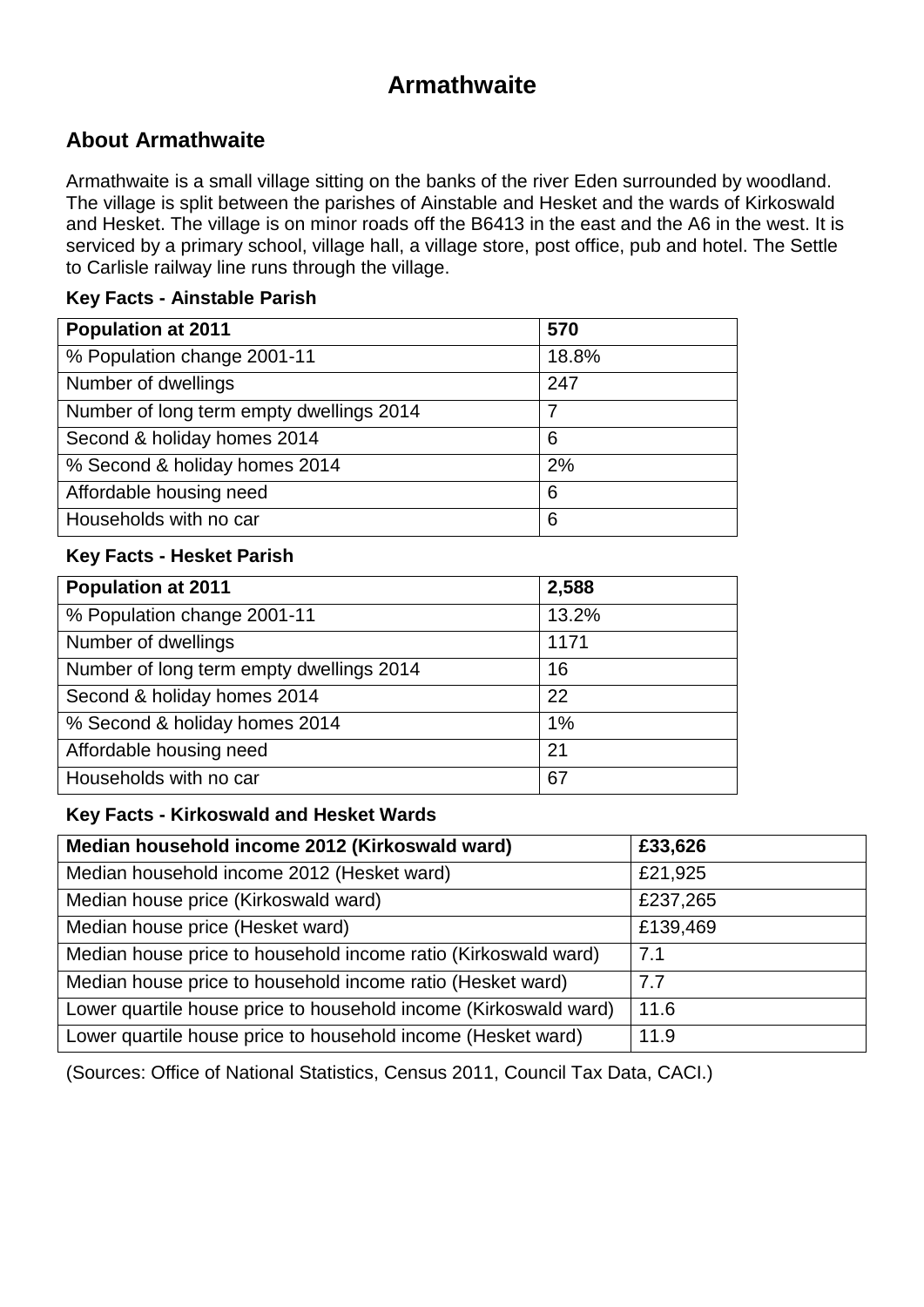### **Map showing sites in Armathwaite**

Blue boundary - Preferred sites proposed for allocation Red boundary - Sites assessed and not proposed for allocation

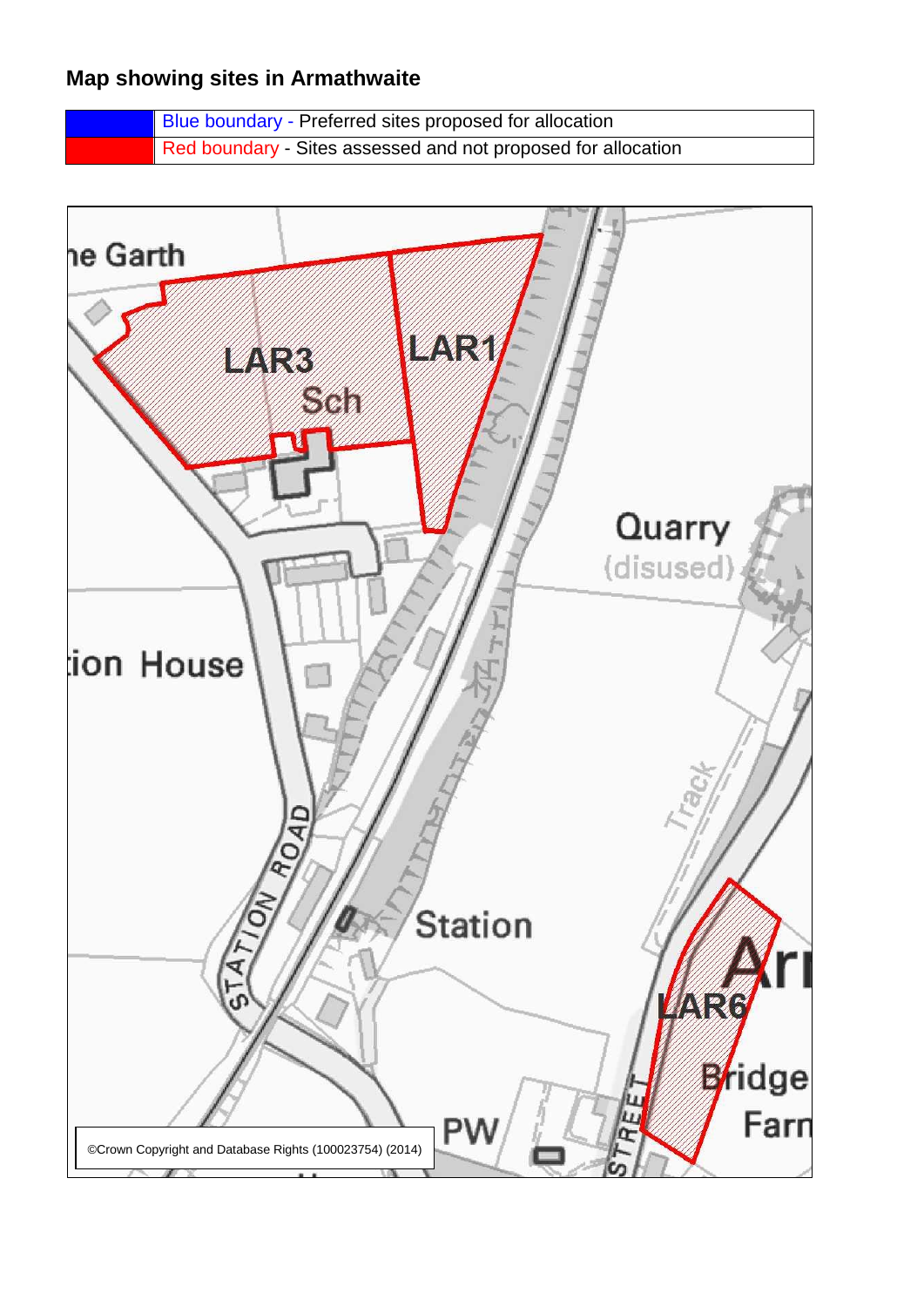# **LAR1 - Land adjacent Armathwaite County Junior School, Armathwaite**



#### **LAR1 - Land adjacent Armathwaite County Junior School, Armathwaite**

| Is this site proposed for<br>development? | <b>No</b>                                                                                                                                                                                                                                                                                                                             |
|-------------------------------------------|---------------------------------------------------------------------------------------------------------------------------------------------------------------------------------------------------------------------------------------------------------------------------------------------------------------------------------------|
| Size                                      | 0.76                                                                                                                                                                                                                                                                                                                                  |
| <b>Potential Number of Houses</b>         | 23                                                                                                                                                                                                                                                                                                                                    |
| Brownfield?                               | No.                                                                                                                                                                                                                                                                                                                                   |
| <b>Description</b>                        | The site is a greenfield site. It is level with no topographical<br>constraints. There are hedgerows at the boundaries, and a right<br>of way passes along the eastern side. The site is located at the<br>edge of the settlement within open countryside, and its<br>development would alter the pattern and form of the settlement. |
| Is the site suitable?                     | The site was identified within the SHLAA as unsuitable. It was<br>noted as "limited access to site on highway capacity, consent<br>required from other owners to gain access to site, as well as<br>there being issues with isolation due to proximity with the<br>railway line."                                                     |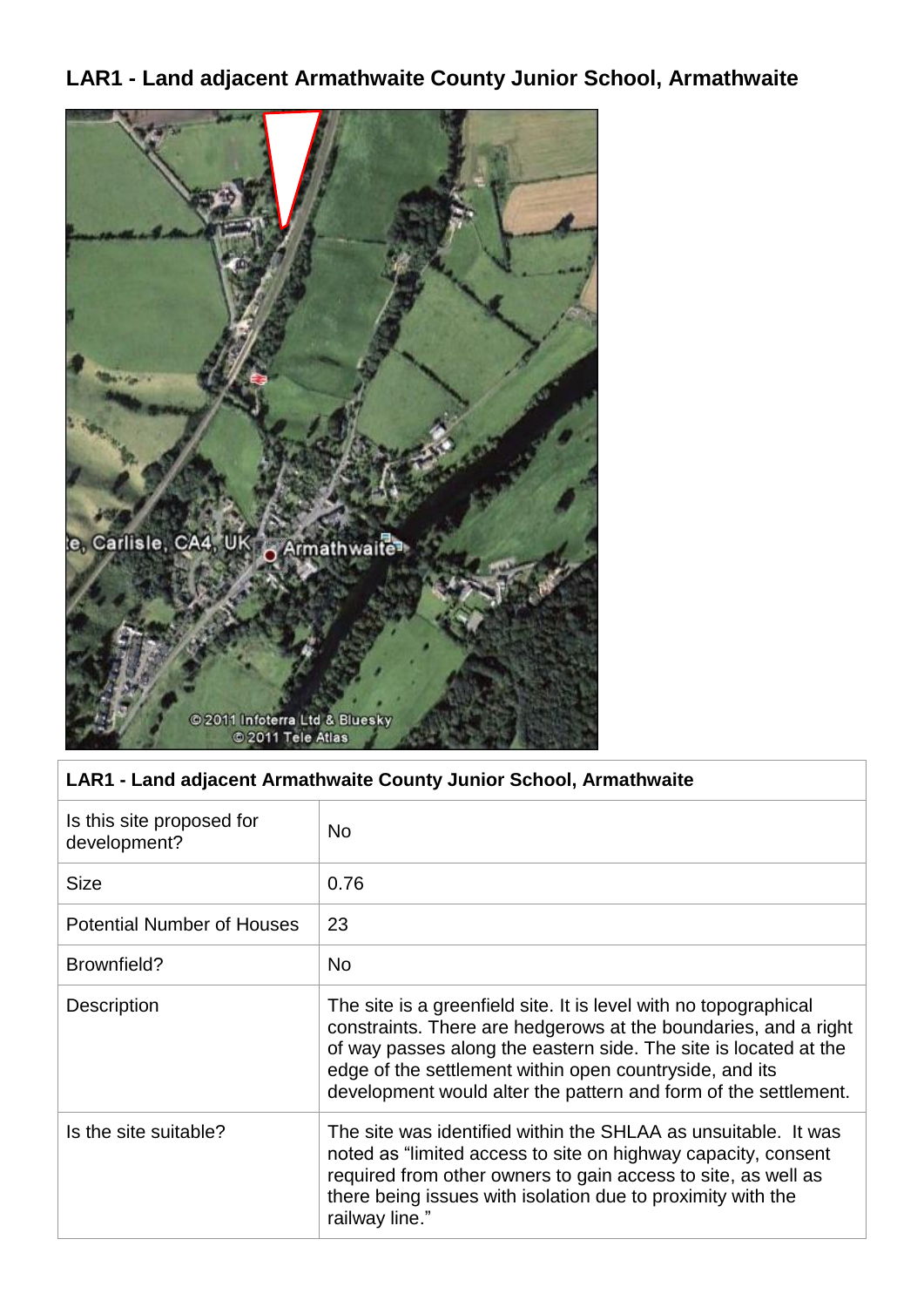| LAR1 - Land adjacent Armathwaite County Junior School, Armathwaite |                                                                                                                                                                                                                                                                                                                                                                                                                                                                                                                                              |
|--------------------------------------------------------------------|----------------------------------------------------------------------------------------------------------------------------------------------------------------------------------------------------------------------------------------------------------------------------------------------------------------------------------------------------------------------------------------------------------------------------------------------------------------------------------------------------------------------------------------------|
| Is the site available?                                             | It is understood that there is an intention of the owner /<br>developer to bring the site forward.                                                                                                                                                                                                                                                                                                                                                                                                                                           |
|                                                                    | The site appears to be utilised for minimal grazing with any<br>agricultural tenancy would need to be terminated.                                                                                                                                                                                                                                                                                                                                                                                                                            |
| Is the site achievable?                                            | Currently unknown.                                                                                                                                                                                                                                                                                                                                                                                                                                                                                                                           |
| When will the site be<br>developed?                                | The site is not proposed for development.                                                                                                                                                                                                                                                                                                                                                                                                                                                                                                    |
| <b>Issues/Constraints</b>                                          | <b>Positive considerations</b>                                                                                                                                                                                                                                                                                                                                                                                                                                                                                                               |
|                                                                    | Close to facilities such as primary school.<br>Level site.<br>Not within flood zones 2 or 3.<br>No contamination issues but potential on adjacent<br>railway.<br>No impact on nearest Listed Buildings.<br>Not within 250m of scheduled ancient monument.<br><b>Issues to consider</b><br>Greenfield site.<br>Potential access issues.<br>Railway noise and potential vibration issues.<br>Adjacent a conservation area.<br>Shortfall of open space identified within ward.<br>Located outside of the settlement and in open<br>countryside. |
| Public consultation response                                       | There were two comments objecting to the site. One raised<br>concerns over the disposal of foul water and its impact on<br>flooding, and the other that the site is out of the village and<br>would spoil the character, it has a public right of way crossing<br>and is adjacent to the railway.                                                                                                                                                                                                                                            |
| Source/Reason it is proposed                                       | The site was included in the Housing 'Issues and Options'<br>consultation document.<br>The site was identified within the SHLAA as unsuitable. It was<br>noted as "Limited access to site on highway capacity, consent<br>required from other owners to gain access to site."                                                                                                                                                                                                                                                                |

The site has a score of 75% with the higher the score the more preferable the site subject to overcoming issues raised.

### **LAR2 - Land and Buildings east of Front Street (Bridge End Farm), Armathwaite**

This site has not been assessed as it falls below the threshold for allocation.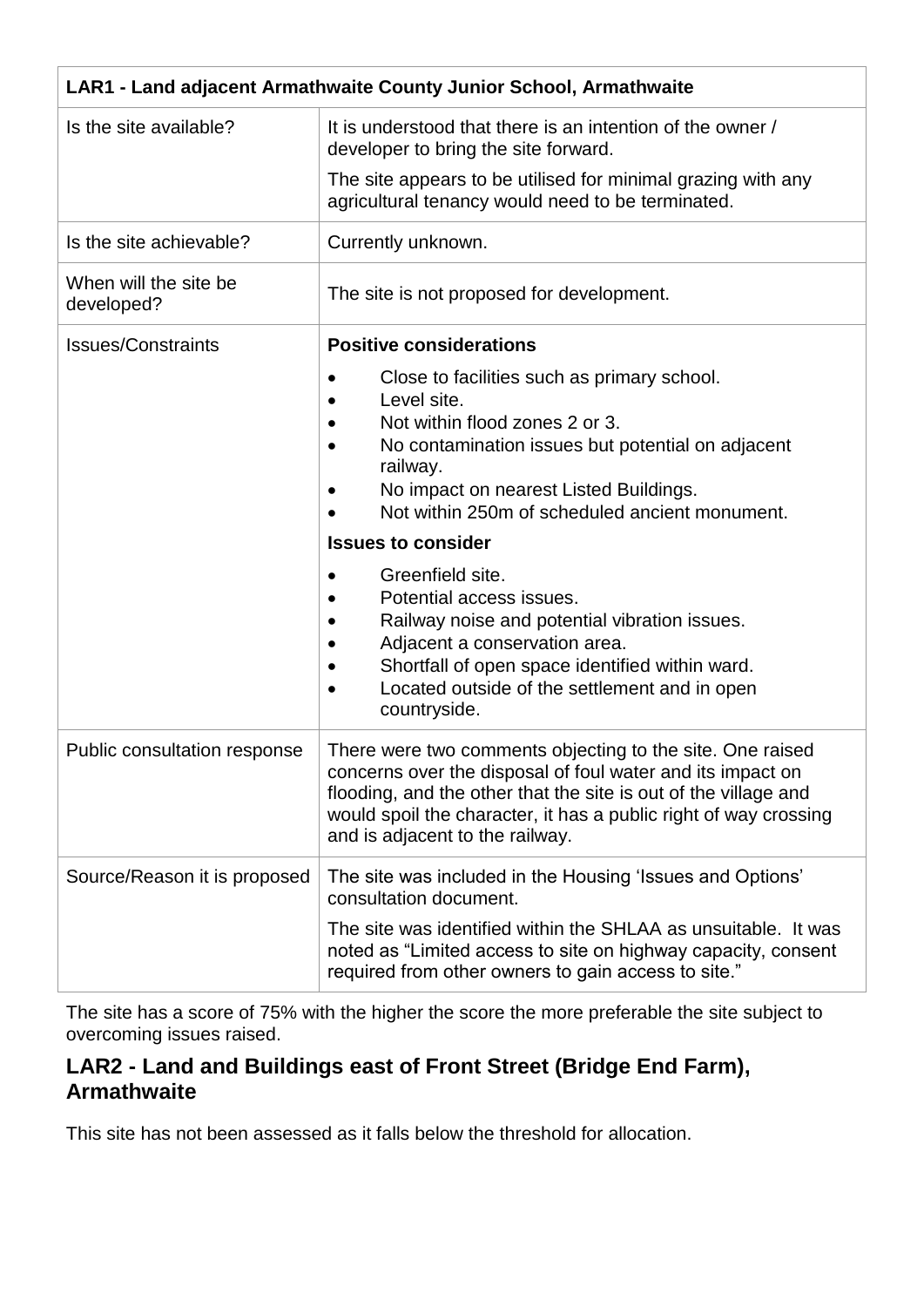## **LAR3 - Land behind School, Armathwaite**



#### **LAR3 - Land behind School, Armathwaite**

| Is this site proposed for<br>development? | <b>No</b>                                                                                                                                                                                                                                                                                                                                                                          |
|-------------------------------------------|------------------------------------------------------------------------------------------------------------------------------------------------------------------------------------------------------------------------------------------------------------------------------------------------------------------------------------------------------------------------------------|
| <b>Size</b>                               | 1.52                                                                                                                                                                                                                                                                                                                                                                               |
| <b>Potential Number of Houses</b>         | 20 (Capacity of the site has been reduced by 50%)                                                                                                                                                                                                                                                                                                                                  |
| Brownfield?                               | <b>No</b>                                                                                                                                                                                                                                                                                                                                                                          |
| Description                               | The site is a greenfield site. The site is a level site with no<br>topographical constraints. There are a number of trees and<br>hedgerows around the boundary of the site. The neighbouring<br>uses are residential and a primary school. The site is located<br>at the edge of the settlement; its development would be an<br>extension to Armathwaite and would alter its form. |
| Is the site suitable?                     | The site was identified within the SHLAA. The site was<br>considered "suitable residential site possibly phased to meet<br>identified housing need."                                                                                                                                                                                                                               |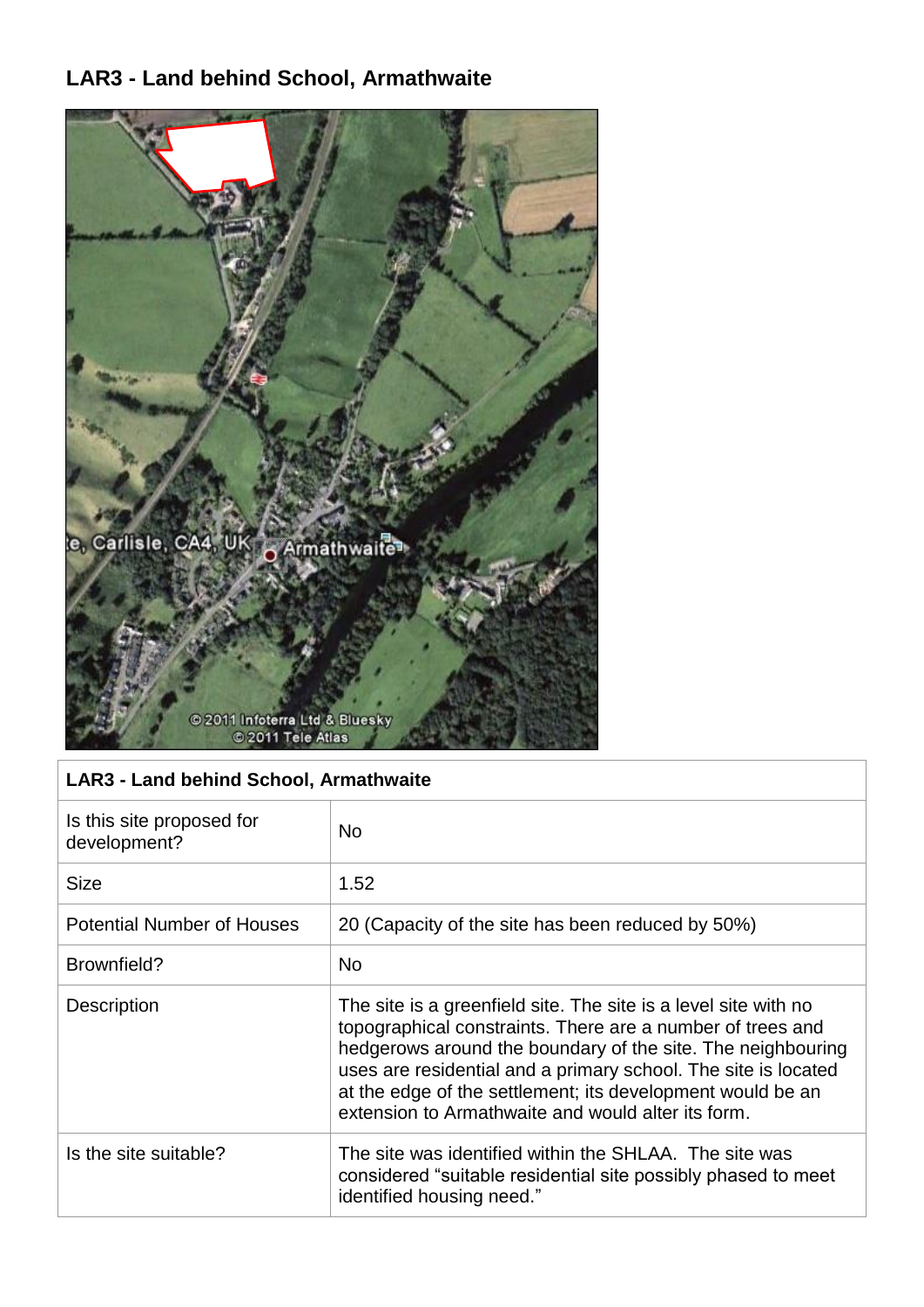| <b>LAR3 - Land behind School, Armathwaite</b> |                                                                                                                                                                                                                                                                                                                                                                                                                                                                    |
|-----------------------------------------------|--------------------------------------------------------------------------------------------------------------------------------------------------------------------------------------------------------------------------------------------------------------------------------------------------------------------------------------------------------------------------------------------------------------------------------------------------------------------|
| Is the site available?                        | The Eastern half of the site is owned by Cumbria County<br>Council/ Armathwaite School Board of Governors who have<br>confirmed that the site is not available.                                                                                                                                                                                                                                                                                                    |
| Is the site achievable?                       | Yes.                                                                                                                                                                                                                                                                                                                                                                                                                                                               |
| When will the site be<br>developed?           | The site is not proposed for development                                                                                                                                                                                                                                                                                                                                                                                                                           |
| <b>Issues/Constraints</b>                     | <b>Positive considerations</b>                                                                                                                                                                                                                                                                                                                                                                                                                                     |
|                                               | No topographical constraints.<br>Not in flood zones 2 or 3.<br>Good existing access.<br>No contamination issues.<br>Close to facilities including the primary school.<br>No Listed buildings or scheduled ancient monuments<br>within 250m of site.                                                                                                                                                                                                                |
|                                               | <b>Issues to consider</b>                                                                                                                                                                                                                                                                                                                                                                                                                                          |
|                                               | Greenfield site<br>$\bullet$<br>Extends the settlement and alters its form.<br>Within 40m of a conservation area.                                                                                                                                                                                                                                                                                                                                                  |
| Public consultation response                  | 37 objections to the site were received, in the main that the<br>land is used as the playing field for Armathwaite School, the<br>Governing Body have indicated that they do not wish to see<br>the site developed. In addition, objections were received<br>relating to sewerage, the site being on a road with no<br>footpaths, development being out of character with the village<br>and traffic issues. One support was received and one neutral<br>response. |
| Source/Reason it is proposed                  | The site was identified as part of the 2008 Alternative Site<br>consultation document and in the 2013 'Housing: Preferred<br>Sites and policies' document.                                                                                                                                                                                                                                                                                                         |
|                                               | The site was identified within the SHLAA. The site was<br>considered "suitable residential site possibly phased to meet<br>identified housing need."                                                                                                                                                                                                                                                                                                               |

The site has a score of 75% with the higher the score the more preferable the site subject to overcoming issues raised.

## **LAR4 - Land adjacent Castle Farm, Armathwaite**

Residential development of five dwellings is under construction on site/complete (case reference 09/0876).

### **LAR5 - Land at Coal Bank, Armathwaite**

Full Approval granted in 2009 for Conversion of former Methodist Chapel to form new dwelling and extension to rear (09/0628).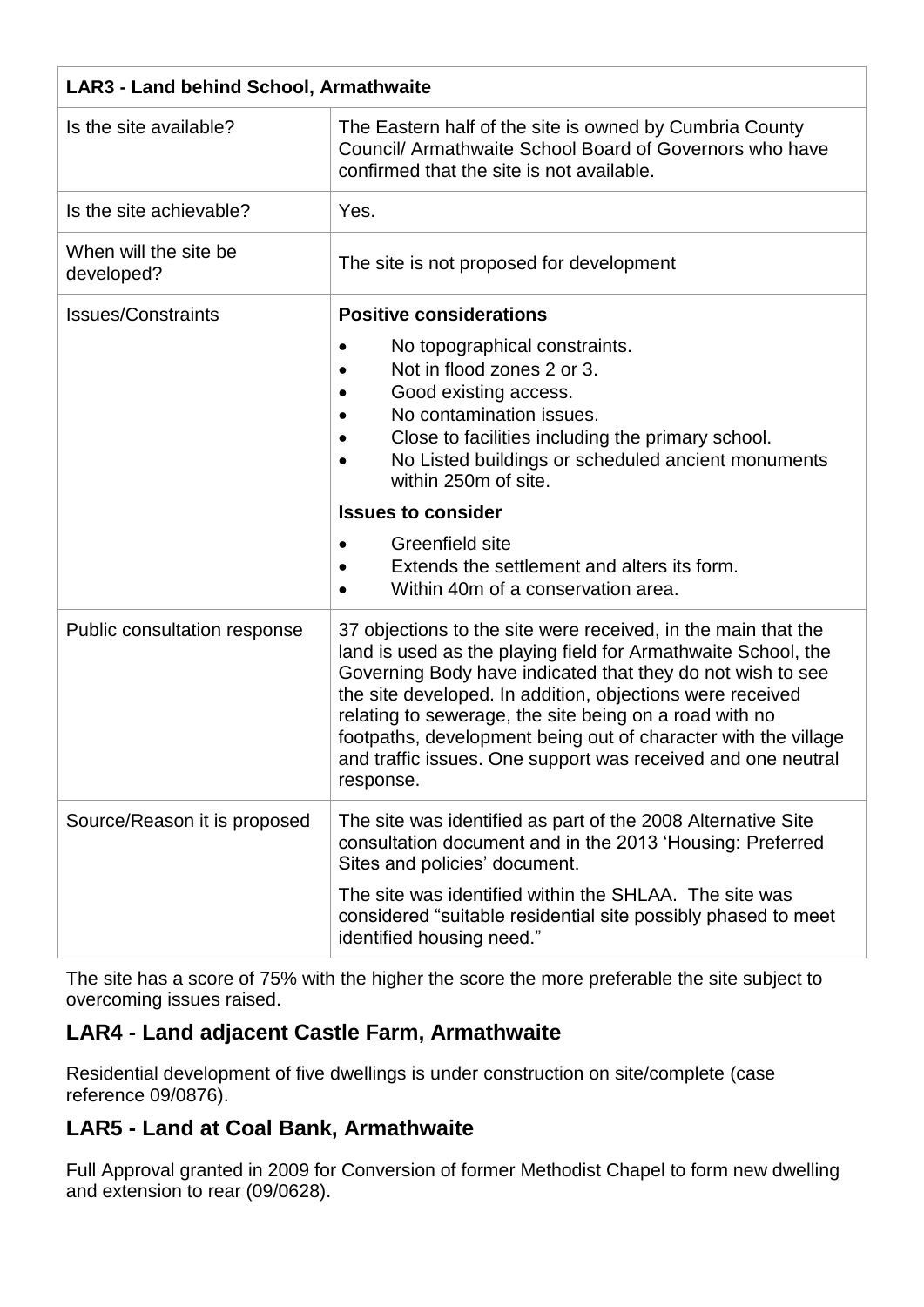## **LAR6 - Land opposite old school, Armathwaite**



#### **LAR6 - Land opposite old school, Armathwaite**

| Is this site proposed for<br>development? | <b>No</b>                                                                                                                                                                                                                                                                                                                                                            |
|-------------------------------------------|----------------------------------------------------------------------------------------------------------------------------------------------------------------------------------------------------------------------------------------------------------------------------------------------------------------------------------------------------------------------|
| <b>Size</b>                               | 0.59                                                                                                                                                                                                                                                                                                                                                                 |
| <b>Potential Number of Houses</b>         | 18                                                                                                                                                                                                                                                                                                                                                                   |
| Brownfield?                               | <b>No</b>                                                                                                                                                                                                                                                                                                                                                            |
| <b>Description</b>                        | This is a greenfield site located to the north of Armathwaite.<br>There is existing access to the agricultural land from Front<br>Street, which could potentially serve a housing development.<br>The site is large in scale and would not be in keeping with past<br>development in the village. Its development would extend the<br>village into open countryside. |
| Is the site suitable?                     | Currently unknown                                                                                                                                                                                                                                                                                                                                                    |